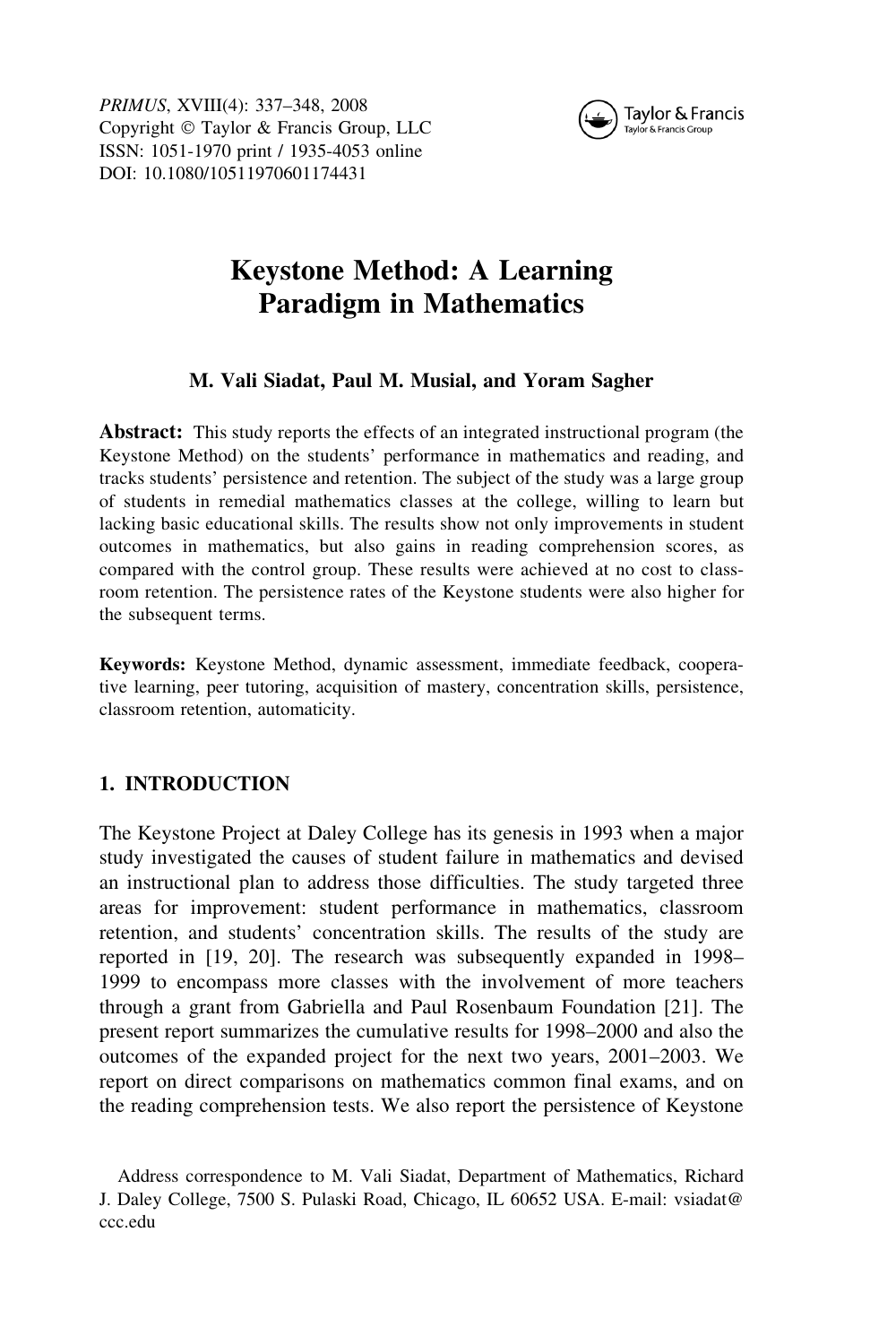students in mathematics and also at the college. The present results corroborate the earlier studies and show strong student gains in basic, intermediate, and college algebra classes as well as improvement in reading comprehension scores. The latter effect is attributed to the students' improved concentration skills.

### 2. CONCEPTUAL FRAMEWORK

The theoretical framework of the Keystone method is based on current educational research on learning, psychology, and causes of student failure in mathematics. It identifies a set of behavior habits which inhibit student learning. These include

- a) students' short attention spans [11, 13, 23]
- b) ignoring homework assignments [12, 18, 24]
- c) short time horizons [1, 22]
- d) failure to learn from mistakes [10]
- e) passivity in class [10, 13]
- f) poor attendance patterns [5, 6]
- g) low self esteem [2, 3, 9, 15]
- h) inattention to teacher's statements [17].

The Keystone approach targets these reasons for failure through an instructional regimen which utilizes dynamic assessment of student learning. To address short attention spans, the instructor administers a short, time-pressured test at the beginning of each class. The tests are all cumulative and teach students to integrate their knowledge of the material and to work fast and accurately, with full concentration. Research has shown that frequent testing inculcates regular and steady study habits, discourages cramming and mitigates test anxiety [7, 14]. Moreover, cumulative testing motivates students to constantly review the earlier topics and concepts and plays an important role in consolidating student learning [7, 16].

To encourage completing the homework assignments, the instructor rewards students on the homework-based tests. To alleviate the learning problems caused by the students' short time horizons, the instructor gives frequent deadlines within those horizons. To help students learn from their mistakes, the instructor repeats questions on which the class average is low on follow-up tests until mastery is achieved. To combat passivity, the instructor incorporates cooperative learning and peer tutoring into his lectures. To address poor attendance, the instructor issues administrative drops (instructor-initiated withdrawals) following three absences, only to be reversed upon the student meeting certain conditions. To improve student's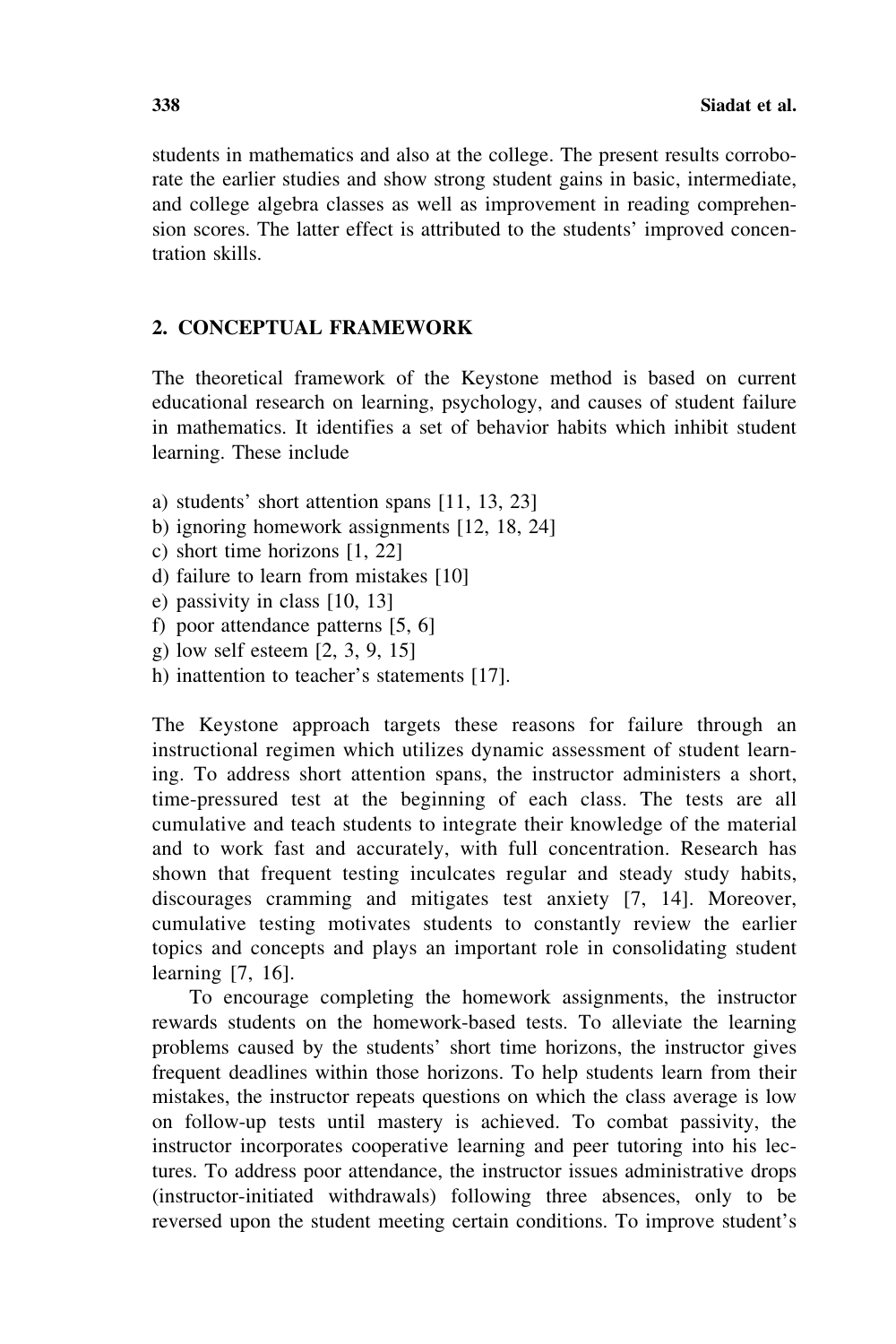#### Keystone Method 339

self-esteem, the instructor gives well-defined tasks, immediate feedback, and repeated evidence of success on the tests. To teach attentiveness to instructor's statements, the student receives actual evidence that following instruction produces success.

In short, students enter into a continuous dialogue with the teacher through a specific medium—the tests—where the teacher conveys his/her expectation and policies, and students respond by their performance. Student performance, on the other hand, provides a vital feedback to the teacher on the basis of which he/she could adjust the pace and content of instruction. The tests are mostly multiple choice but also contain some open-ended questions to be corrected by the teacher. The multiple choice questions are carefully designed and provide for statistical analysis of the entire test as well as item analysis of each question. Grading of all tests are decided on an absolute scale, requiring each student to acquire a certain level of mastery, irrespective of other students' scores. Thus, cooperation and striving for excellence is promoted among all students without anyone's fear of being graded relative to others.

An essential element of the Keystone method is improving the student's ability to work with full concentration. When a student works with good concentration, he/she will have a better recall of the facts that are part of the work on the task. It also improves the student's performance of the task. We build the student's improved ability to concentrate by the administration of time-pressured tests. To do well on those tests the student has to focus his/her attention fully for the duration of the time allotted for the test.

Time-pressured tests also demand that students develop a mastery of basic skills. Prompt feedbacks facilitate this development. Through attainment of mastery of such skills as performing basic arithmetic operations, using algebraic procedures, recalling basic mathematical facts, etc., these skills are automatized. Students can recall the basic facts without the diversion of attentional resources. Development of automaticity in basic skills allows the students to move up to the higher levels of thought as it frees up attentional resources to work on more difficult problems [26]. ''When cognitive processes (e.g., reading, writing grammatically,. . ., using simple mathematical procedures) become automatic, they demand very little space in working memory, they occur rapidly, and they often occur without conscious effort.'' [25]

At the start of the semester the tests are closely related to the homework, establishing regular work habits in the students. As the semester progresses the tests become longer and cumulative. The longer tests develop the student's ability to work longer with full concentration. The cumulative nature of the tests inculcates habits of constant review of previous material.

We require excellence from all. Contrary to a common belief that attributes development of high level of skills to innate ability, it is possible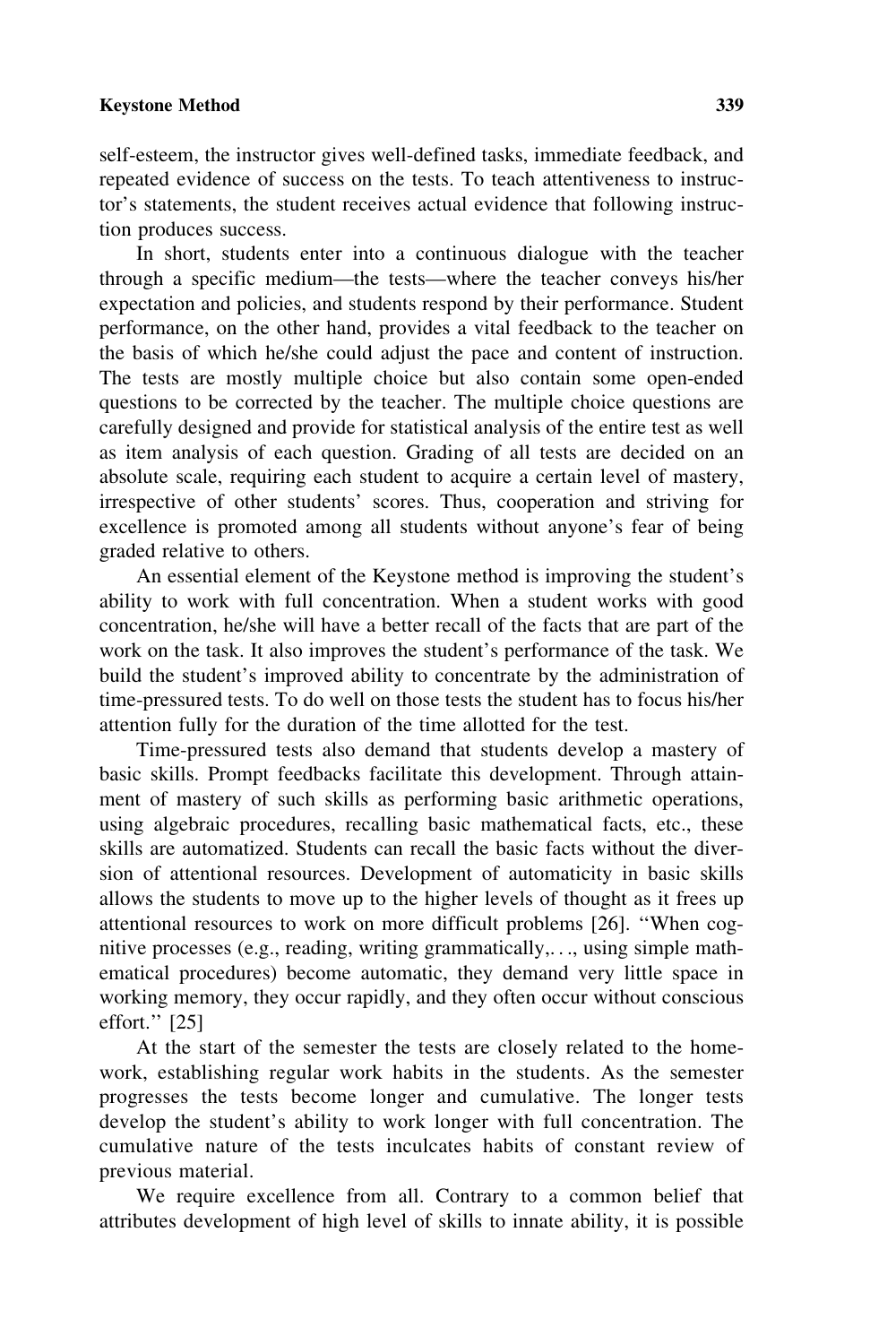to achieve expertise through sustained practice and concentration on the task. As pointed out in [8], experts themselves attribute their success in attainment of higher levels of skills to practice and the ability to maintain concentration during long practice sessions.

#### 3. THE KEYSTONE METHOD IN THE CLASSROOM

Application of the Keystone method in the classroom involves three elements: daily assessment of students, use of feedback by the teacher, and development of cooperative learning groups. At the beginning of each Keystone class the teacher distributes a student-by-student performance report for the entire class roster (with individual student identities masked). The daily performance (roster) report reflects each student's progress on quizzes and tests, as well as the performance of the entire class. This report is both a form of accountability and a motivational tool. As an absence from class constitutes a zero score on the missed test, the report underlines for students the correlation between attendance and performance. This daily roster report is a highly effective means of communication between the teacher and the students: as students know where they stand at all times, misperception becomes impossible.

The class period proceeds with a short question/answer session, following which the teacher administers a homework-based, time-pressured, cumulative quiz. The cumulative aspect of the quiz is important: the difficulties of weaker students are identified, mastery is continuously rewarded, and self-esteem is heightened. After the quiz, the teacher provides immediate feedback by reviewing the quiz questions and explaining the difficult problems.

Following the class period, the teacher performs statistical analysis of the quiz scores and an item analysis of student performance on each question. This analysis provides not only a global knowledge of class performance, but also feedback on which types of problems to include on future quizzes. The teacher will then re-teach troublesome problems and replicates them in subsequent quizzes so that students attain a level of mastery. This technique of "ironing out" areas in which the class has difficulty is highly effective.

But there is also a backup plan. When standard deviation of quiz scores exceeds 25%, indicating a serious split in the skills level, the teacher moves from lecture method to cooperative learning and peer tutoring. In this mode, the teacher divides the students into small groups and becomes a facilitator, moving between groups. These cooperative learning groups bring together students from each quartile of the class according to their overall scores. In such settings the weaker students learn from the stronger students, and the stronger students benefit by reinforcing their own knowledge.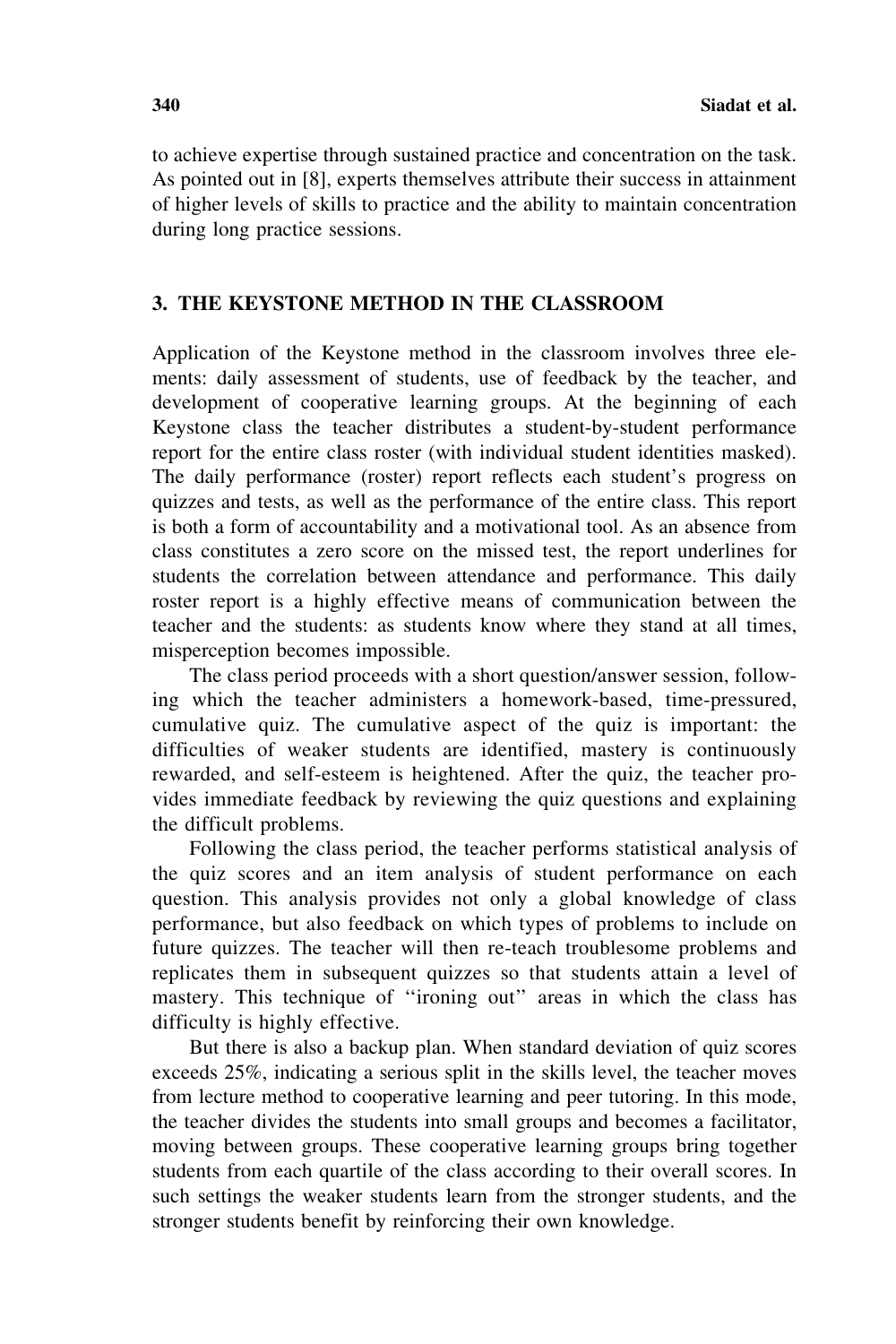#### Keystone Method 341

Interaction of weaker and stronger students within groups has a social dimension also—it mitigates passivity and promotes collegiality and cooperation outside the class. This spirit of cooperation furthers success since in the absence of a quota for the number of A's and B's given, students become motivated to work hard and to work together to improve their performance and excel.

#### 4. RESULTS OF THE EXPANDED RESEARCH

The 1998–2000 results encompass nineteen project classes taught by three instructors and nineteen control classes taught by eight instructors. There were a total of 614 students in the project classes and 648 in the control classes. Project and control classes were not flagged. Students chose their classes as appropriate to their academic or work schedule. The project and control classes were in three subjects: Elementary Algebra (Math 110), Intermediate Algebra (Math 112), and College Algebra (Math 140). All classes carried four credit hours.

Moreover, to measure the effects of the program on generalized educational skills, in particular concentration skills, we administered pre- and posttests in College Board ''Descriptive Tests in Mathematics Skills in Arithmetic Skills'' and ''Descriptive Tests of Language Skills in Reading Comprehension'' (forms K and L) to all students.

Figure 1 presents the gains in College Board's Arithmetic Tests for the project and the control classes. As is shown, the improvement of students in project classes was about double that of students in control classes. Since arithmetic is a prerequisite skill for all algebra classes, the improvement may be attributed, at least in part, to improved concentration skills.

Figure 2 presents the change in College Board's Reading Comprehension Tests scores for project and the control classes. No reading or language skills were taught in the project classes. We interpret the marked



Figure 1. Gains in Arithmetic Percentile Rank 1998–2000.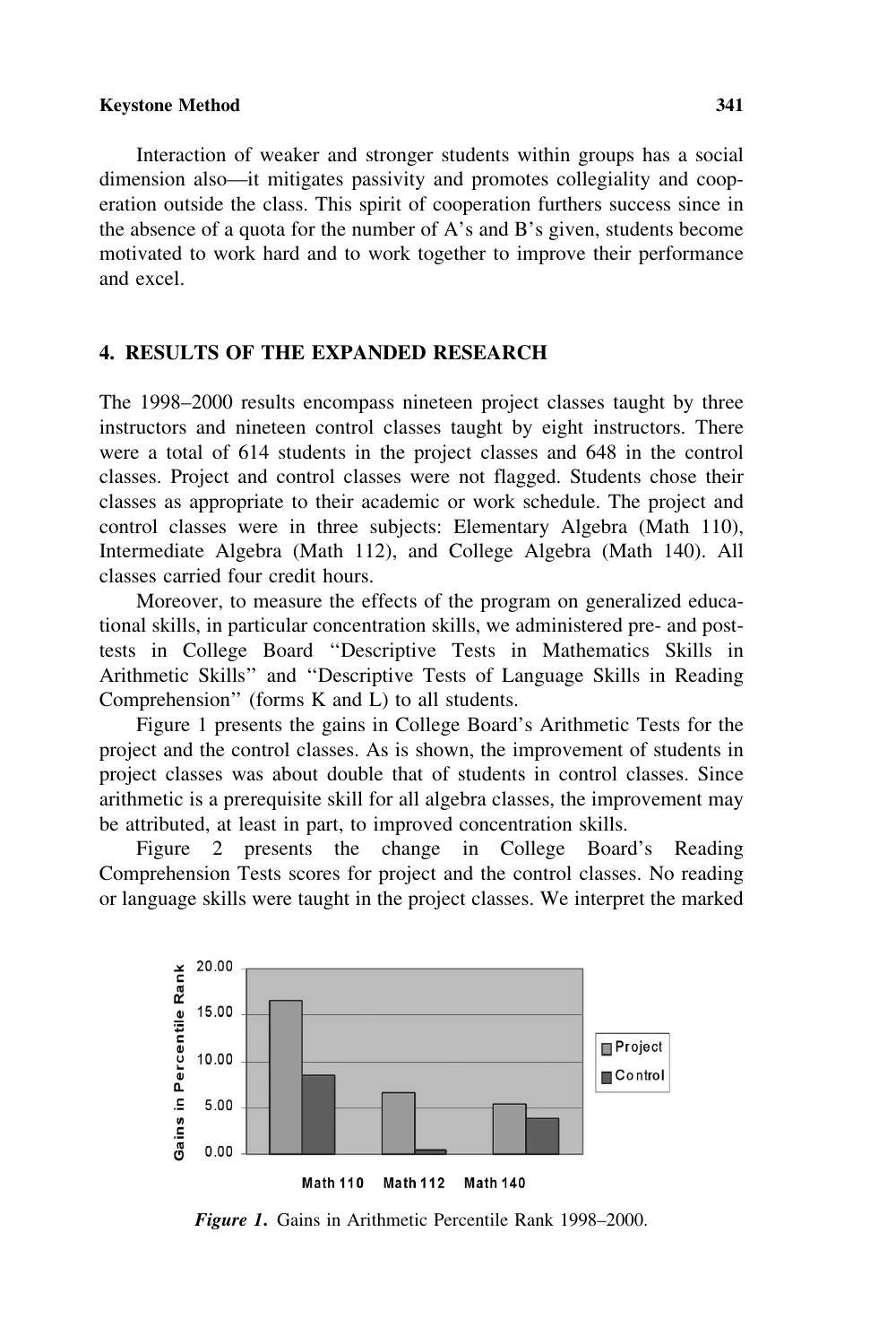

Figure 2. Gains in Percentile Reading Rank 1998–2000.

difference in the improvement of reading comprehension scores between students in the project classes and students in the control classes as a manifestation of improved study skills, most likely improved concentration skills. This finding is fully in line with the results reported in the previous study [19, 20]. They provide experimental verification of Plato's observation made some 2400 years ago in *The Republic*: Training in mathematics can sharpen the mind and thus produce positive results in other areas of student learning [4].

To assess the effects of the program on the learning of mathematics, we administered a departmental common final exam to project and to control classes. In Figure 3 we report the mean final exam scores for the project and control classes. Combining the results of the three courses, we see that students in the project classes scored about 18 percentage points, roughly two letter grades, higher than students in the control classes.

Another important measure of the effectiveness of an instructional program is the pass rate of students on a common instrument, such as the common final exam. In this sense, we defined the pass rate as the percentage of students who scored 70 percent or better on the common final exam, showing that they are ready to take the next mathematics class. We report the



Figure 3. Mean Final Exam Scores 1998–2000.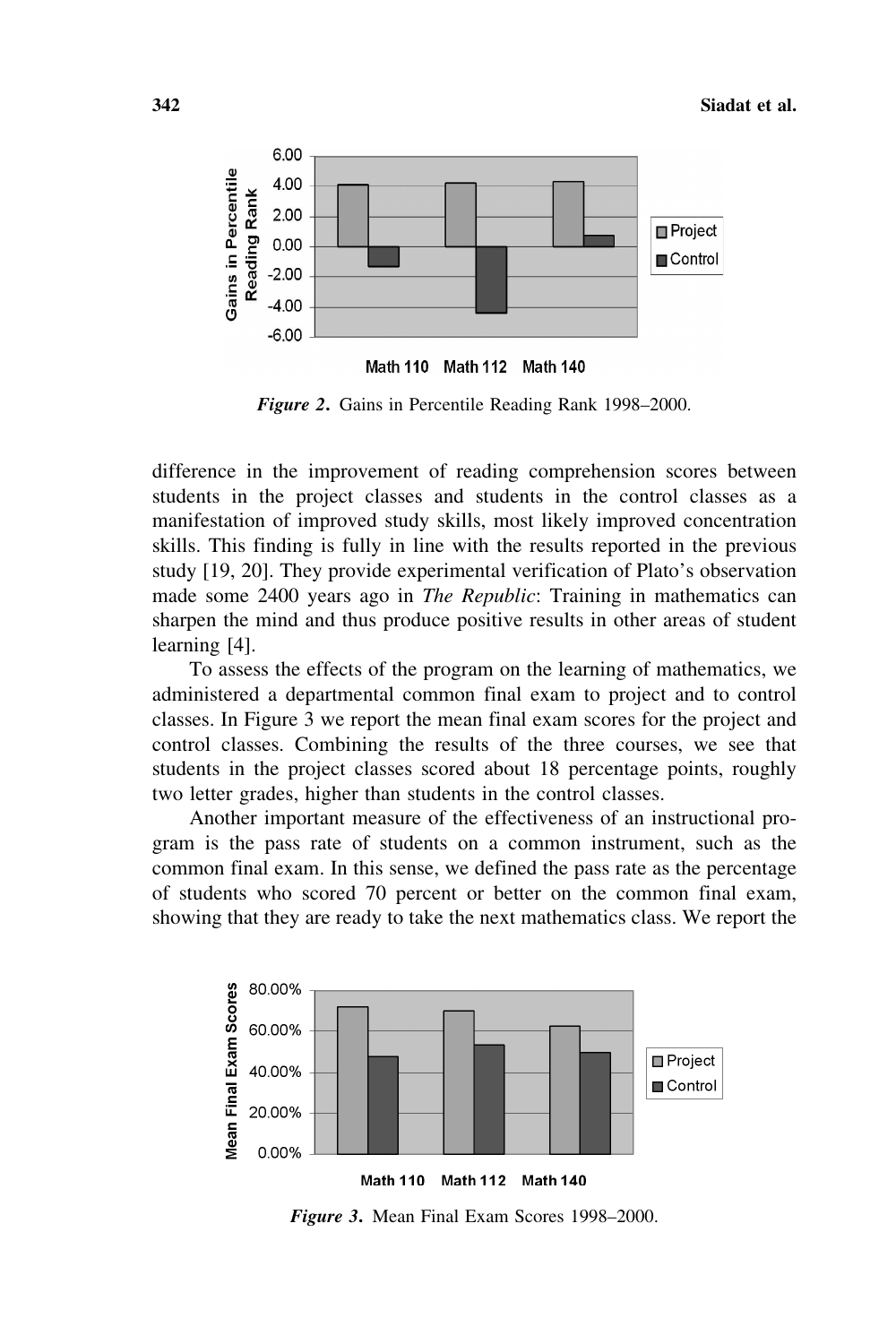

Figure 4. Pass Rates on Final Exam 1998–2000.

pass rate of students for project and control classes in Figure 4. As is seen, pass rates in the project classes are four times the control classes in Math 110, about three times the control classes in Math 112, and twice the control classes in Math 140.

We also present the section by section comparisons of the Keystone and non-Keystone classes in Math 110 and 112 for the period 2001–2003. Figure 5 presents the mean scores for the common final exam in Math 110 in fall 2001 where Keystone classes achieved the first, the second and the fifth rankings among sixteen sections.

Figure 6 presents the mean scores for the common final exam in Math 112 in fall 2001 where Keystone classes achieved the first, the second and the fourth rankings among eleven sections.

Figure 7 presents the mean scores for the common final exam in Math 110 in spring 2002 where the Keystone class achieved the highest ranking among fifteen sections.

Figure 8 presents the mean scores for the common final exam in Math 112 in spring 2002 where the Keystone class achieved the highest ranking among seven sections.

In fall 2002, there was no departmental common final exam; however, the Keystone class scored the unprecedented mean score of 82% with 22 percentile improvement in reading scores from pre-test to the post-test.



Figure 5. Math 110 Fall 2001 Mean Final Exam Scores.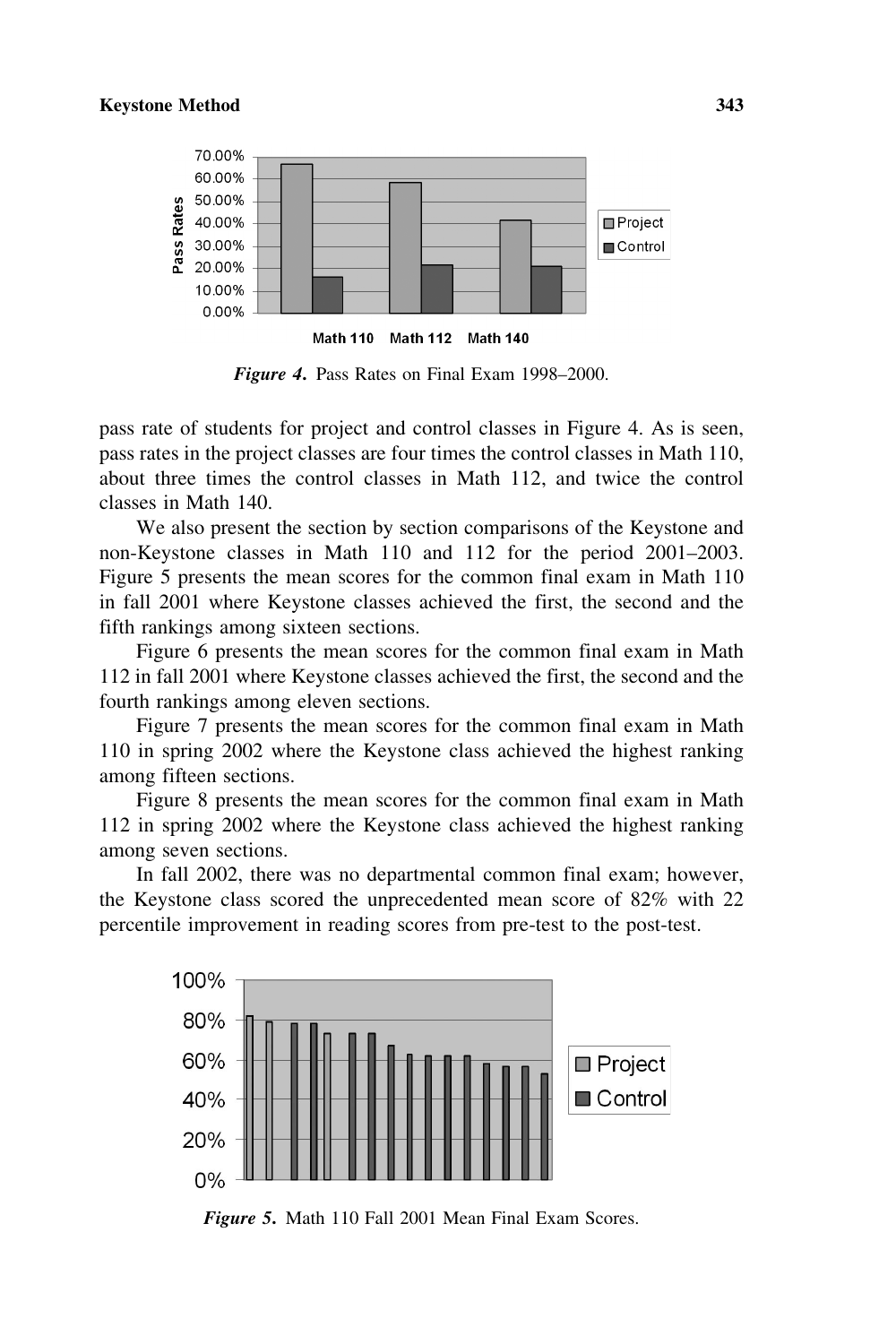





Figure 7. Math 110 Spring 2002 Mean Final Exam Scores.



Figure 8. Math 112 Spring 2002 Mean Final Exam Scores.

In spring 2003, we once again administered a departmental final exam to all 13 Math 112 classes. As is shown in Figure 9, the Keystone class finished 12 percentage points, a full letter grade, higher than any other section.

The results reported in our study should be read in conjunction with the retention rates. It is possible to achieve high performance outcomes through the attrition of weaker students. However, our program achieved higher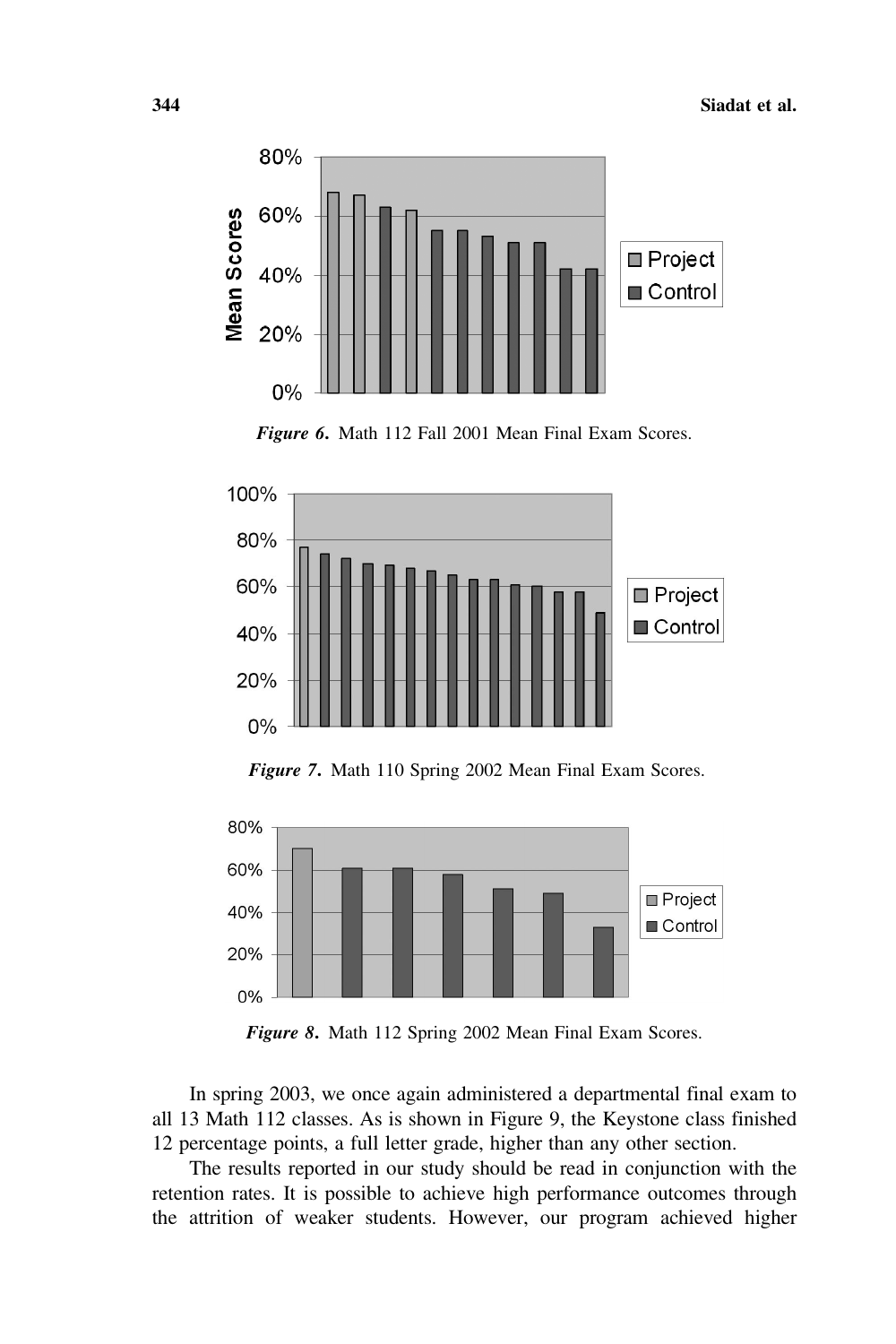

Figure 9. Math 112 Spring 2003 Mean Final Exam Scores.



Figure 10. Retention Rates 1998-2000.

student scores at no cost to the retention. We present the retention rates for project and control classes in Figure 10. The retention figures clearly show that the higher performance was achieved with higher retention.

#### 5. PERSISTENCE OF KEYSTONE STUDENTS

To study the impact of the Keystone program on students in subsequent semesters, we investigated the persistence of our Keystone and Control students in mathematics and in other disciplines at the college. Our findings show that 41% of those entering Keystone intermediate algebra classes (Math 112) in fall 2001 went on to take and pass a higher level college credit math course in the subsequent semesters. This result compares with 23% of those entering Control intermediate algebra classes who went on to take and pass a college credit math course in the future. These figures show that Keystone students' persistence in mathematics was almost twice that of the control classes.

We also studied the persistence of students in the college; that is to say the percentage of students who took at least one class in the college in the subsequent term. We found that 79% of those entering Keystone intermediate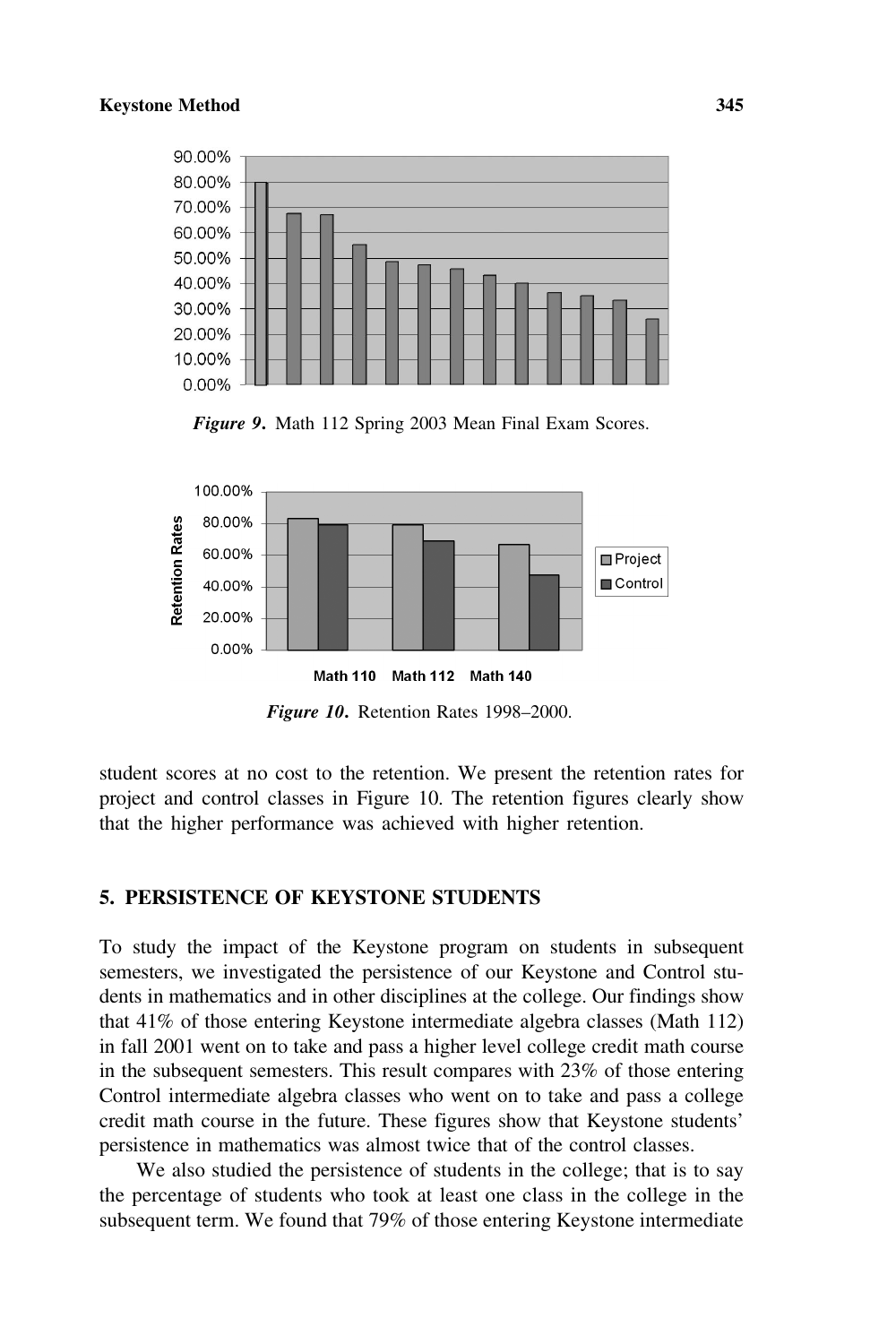algebra classes in fall 2001 persisted in the college. This compares with 63% of those entering intermediate algebra in the control group.

#### 6. DISCUSSION

The Keystone method provides a synergistic effect in improving students' general educational skills. Improvement of such skills as concentration skills is responsible for increased outcomes in reading scores in a mathematics class. While the target population in the Keystone classes has been those in remedial mathematics classes, the benefit derived transcends the ''remediation'' of the subject. Acquisition of basic skills in learning contributes to the acquisition of higher order learning. This is especially true in mathematics since, due to the hierarchical nature of the subject, mastery in basic skills facilitates the attainment of higher order conceptual understanding [26]. Through teaching mathematics, the Keystone method inculcates work and study habits that could benefit students educationally, in mathematics and in other subjects. Frequent and cumulative testing, immediate feedback, requiring precision and fluency in basic skills, attainment of mastery, repeated review and practice, and adjustment of teaching according to student response, are elements of the Keystone method.

The Keystone method is a partnership between the learner and the teacher. It applies continuous monitoring of learning outcomes and adjusting of teaching practices. This constant interaction and involvement of all partners in the teaching and learning experience makes the Keystone classroom such a successful learning experience.

### 7. CONCLUSION

The Keystone Project has continued to demonstrate that mathematics can serve as a ''keystone,'' i.e., an inter-linking block, in the education of students needing remediation. It improves the students' knowledge of the subject matter as well as improving their basic educational skills. Moreover students in classes using the Keystone method show better persistence in the discipline and at the college.

### **REFERENCES**

- 1. Beswick, G., E. D. Rothblum, and L. Mann. 1988. Psychological antecedents of student procrastination. Australian Psychologist, 23(2): 207-217.
- 2. Calsyn, R. J., and D. A. Kenny. 1977. Self-concept of ability and perceived evaluation of others: Cause or effect of academic achievement? Journal of Educational Psychology. 69(2): 136–145.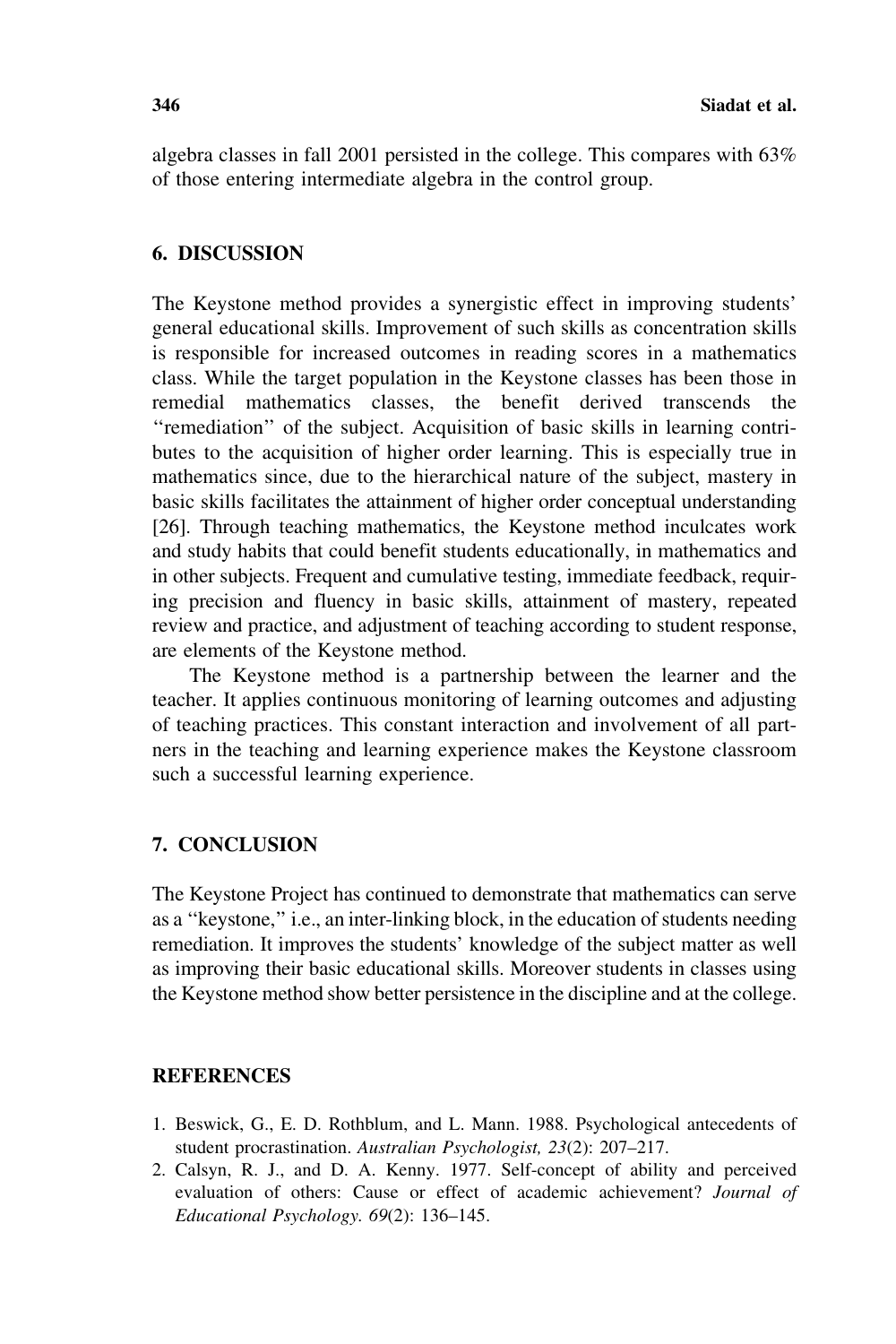#### Keystone Method 347

- 3. Carr, M., J. G. Borkowski, and S. E. Maxwell. 1991. Motivational components of under-achievement. Developmental Psychology. 27(1): 108-118.
- 4. Cornford, F. M. 1945. The Republic of Plato. London: Oxford University Press. [pp. 242–243]
- 5. de Jung, J. E., and K. Duckworth. 1985. New study looks at high school absenteeism. Eugene, OR: Center for Educational Policy and Management, Oregon University. (ERIC Document Reproduction Service No. ED 263678).
- 6. de Jung, J. E., and K. Duckworth. 1986. Measuring student absences in the high schools. Paper presented at the annual meeting of the American Educational Research Association. (67<sup>th</sup>, San Francisco, CA, April 16–20). Eugene, OR: Center for Educational Policy and Management, Oregon University. (ERIC Document Reproduction Service No. ED 271889).
- 7. Dempster, F. N. 1992. Using tests to promote learning: A neglected classroom resource. Journal of Research and Development in Education. 25(4): 213–217.
- 8. Ericsson, K. A. 1996. The acquisition of expert performance: An introduction to some of the issues. In K. A. Ericsson (Ed.) The Road to Excellence. Hillsdale, N. J.: Erlbaum. pp. 1–50.
- 9. Gill, M. P. 1969. Pattern of achievement as related to the perceived self. Paper presented at the annual meeting of the American Educational Research Association. (Los Angeles, CA, February 5–8). (ERIC Document Reproduction Service No. ED 029336).
- 10. Hodges, D. L. 1981. How to teach effectively and get high student achievement and motivation. Internal Report for Lane Community College, Eugene, OR. (ERIC Document Reproduction Service No. ED 220151).
- 11. Horn, W. F., and T. Packard. 1985. Early identification of learning problems: A meta-analysis. Journal of Educational Psychology. 77(5): 597–607.
- 12. Keith, T. Z. 1982. Time spent on homework and high school grades: A largesample path analysis. Journal of Educational Psychology. 74(2): 248–253.
- 13. Lee, Y. B., and M. J. Meyer. 1994. Learning style differences between developmental studies and academic core college students: Implications for teaching. (ERIC Document Reproduction Service No. ED 374751).
- 14. Mawhinney, V. T., D. W. Bostow, D. R. Laws, G. J. Blumenfeld, and B. L. Hopkins. 1971. A comparison of students studying behavior produced by daily, weekly, and three-week testing schedules. Journal of Applied Behavior Analysis. 4, 257–264.
- 15. Meyer, D. E. 1972. The relationship between self-concept and underachievement. Illinois Journal of Education. 63(4): 63–68.
- 16. Nungester, R. J., and P. C. Duchastel. 1982. Testing versus review: Effects on retention. Journal of Educational Psychology. 74(1): 18-22.
- 17. Perrine, R. M. 1999. Please See Me: Students' Reactions to Professor's Request as a Function of Attachment and Perceived Support. Journal of Experimental Education. 68(1): 60–62.
- 18. Robinson, C. 1994. Motivating students to complete homework. Master's thesis, Saint Xavier University, Chicago, IL (ERIC Document Reproduction Service No. ED 374175).
- 19. Sagher, Y., and M. V. Siadat. 1997. Building study and work skills in a college mathematics classroom. (ERIC Document Reproduction Service No. ED 449834).